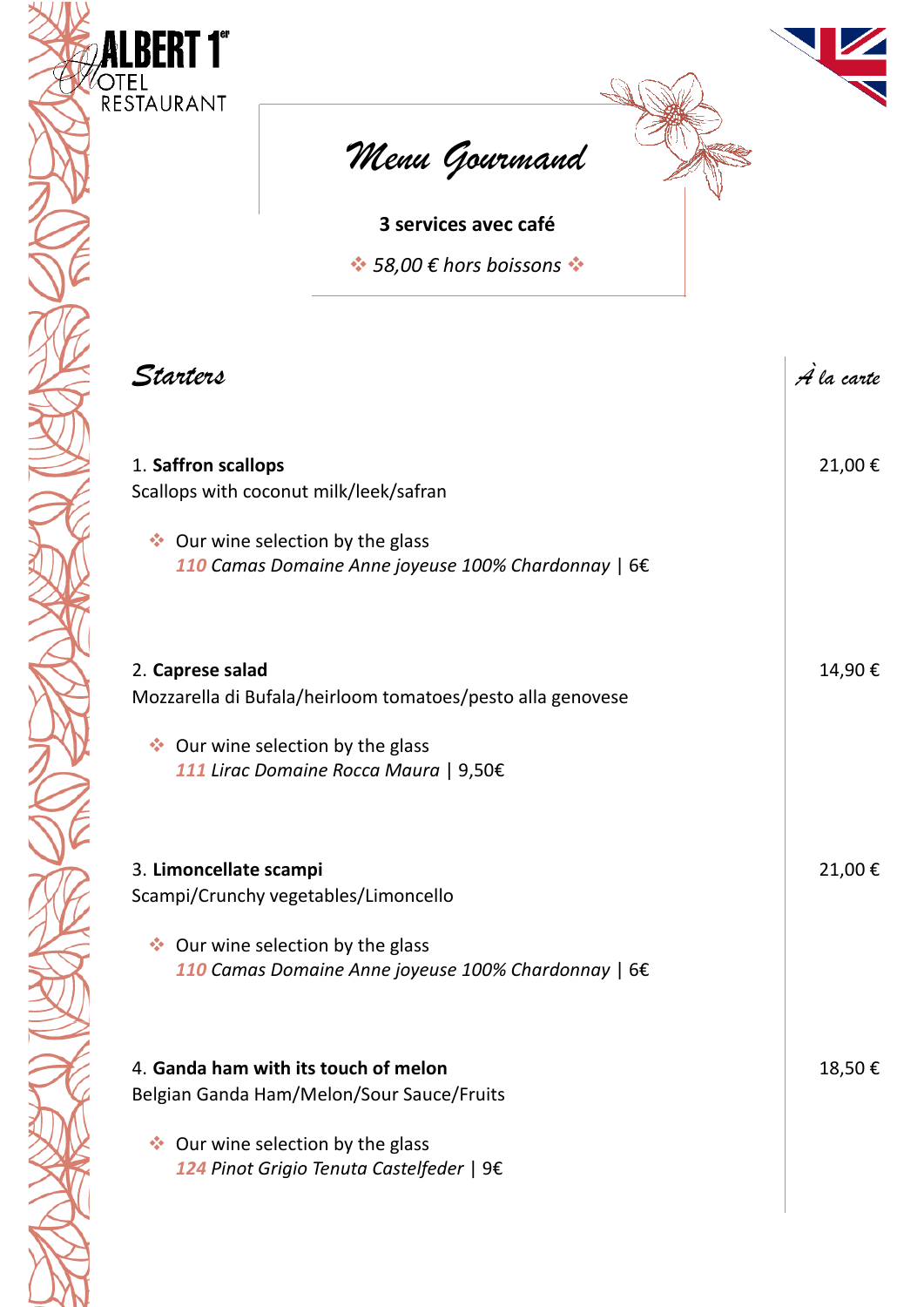

| ( <u>J</u> ourses                                                                                                                                                                                        | A la carte |
|----------------------------------------------------------------------------------------------------------------------------------------------------------------------------------------------------------|------------|
| 5. Thon rouge Sweet and Sour<br>Red tuna steak with lightly vanilla celery purée/caramelised green apples<br>◆ Our wine selection by the glass<br>116 Lussac Saint Émilion Château Vieux Busquet   10€   | 27,90€     |
| 6. Scampis and its sunny note<br>Scampi/Fresh pasta and extra virgin olive oil/Crunchy vegetables/Limoncello<br>◆ Our wine selection by the glass<br>110 Camas Domaine Anne joyeuse 100% Chardonnay   6€ | 28,50€     |
| 7. Saltimbocca alla Romana<br>Veal escalope with sage/white wine garlic sauce/baked potatoes<br>◆ Our wine selection by the glass<br>121 Pic Saint Loup   10€                                            | 28,90€     |
| 8. The meadow lamb<br>Lamb with garlic thyme sauce/sweet potato puree<br>◆ Our wine selection by the glass<br>129 Primitivo ELE 2019 Tenuta Chiaromonte   11,50€                                         | 28,50€     |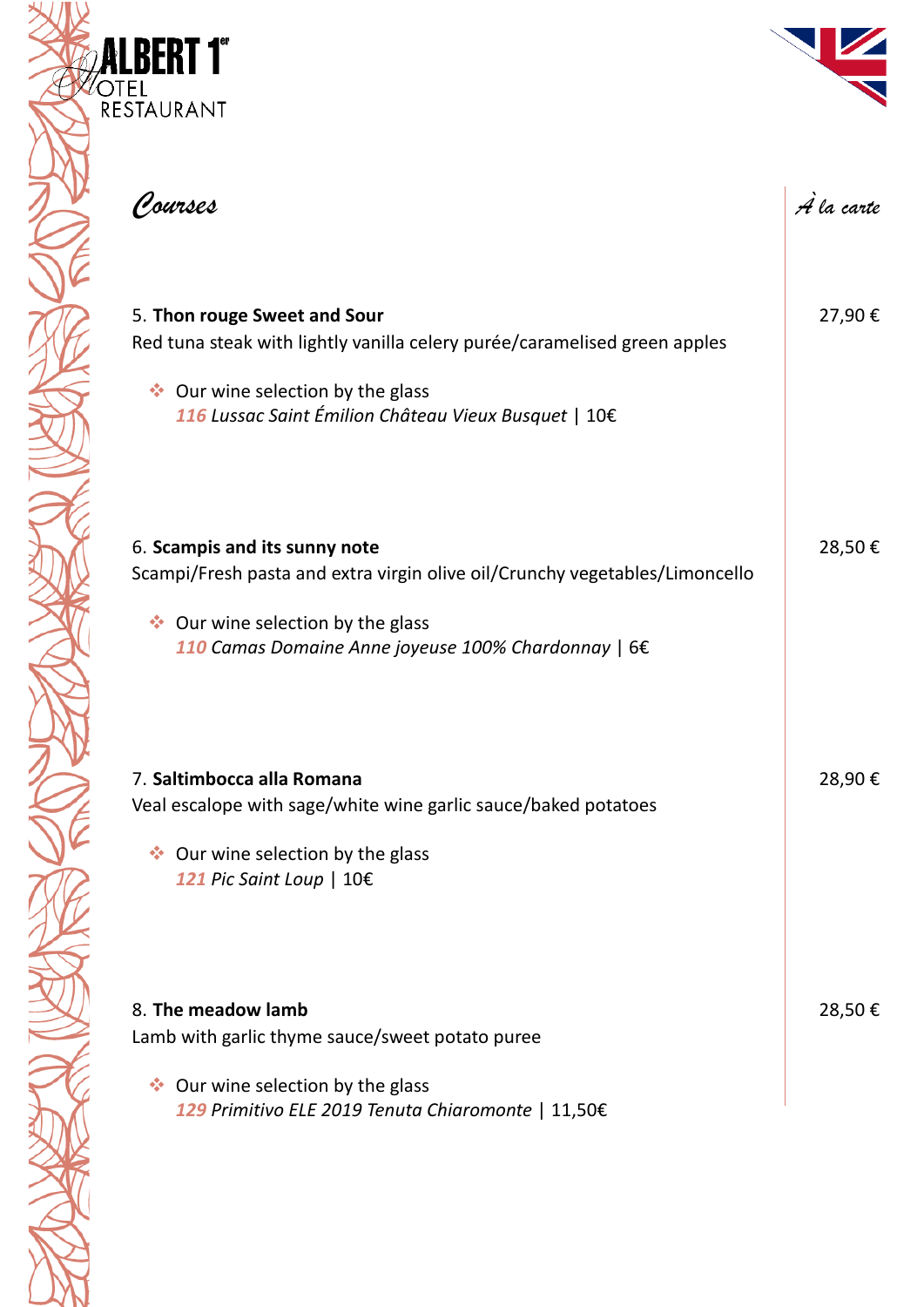